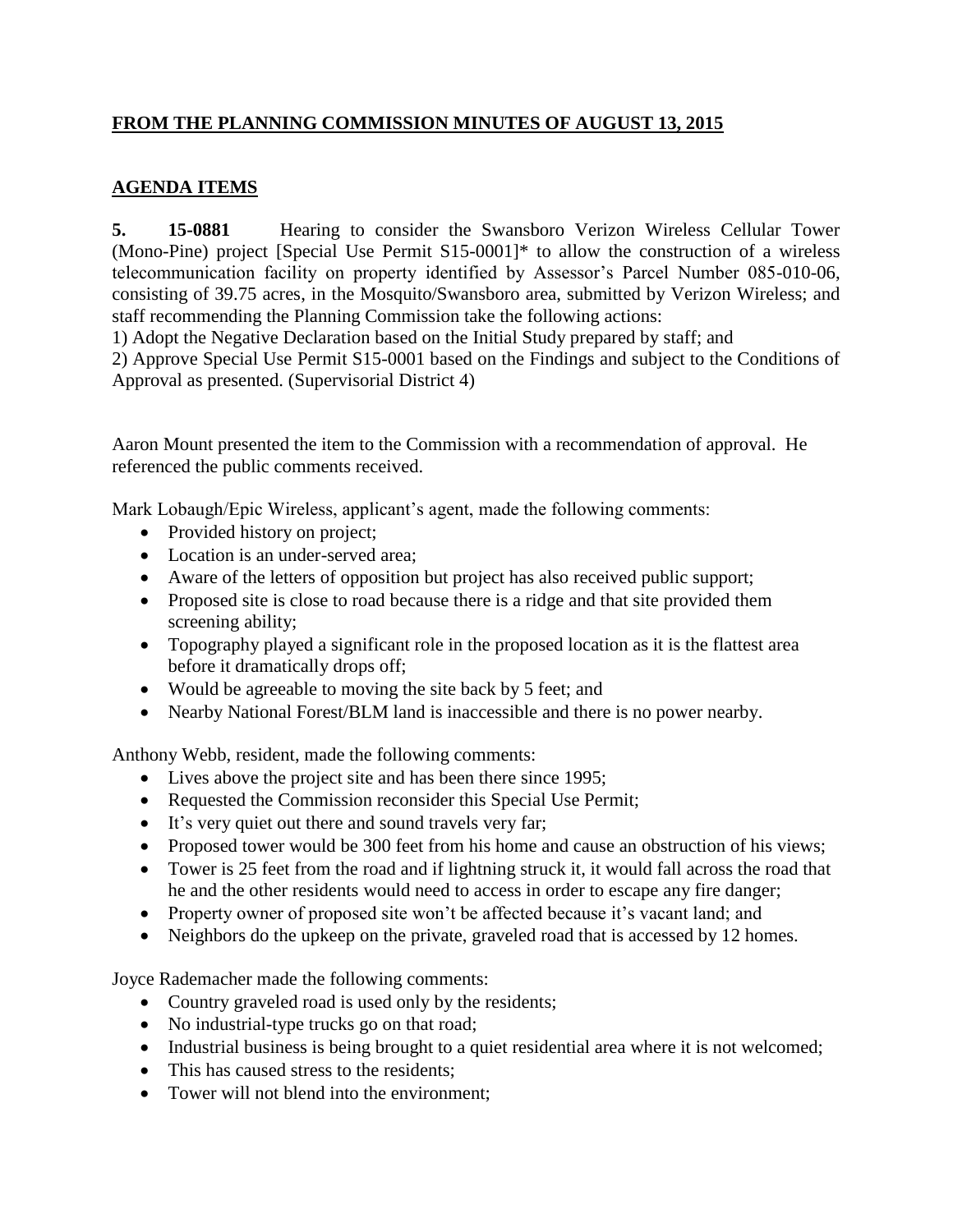- Needs to be moved back and applicant should help maintain the road;
- Signs (i.e., stop sign, "not a county maintained road) have been put up in the wrong locations;
- Resistant to construction of any building next to the road;
- Will ruin aesthetics for at least 3 families that live next to the proposed site;
- Poorly chosen location;
- This winter may be an El Nino and the road will be impacted, so it should be paved by the applicant;
- This is a dead-end road and lightning will be attracted to the tower and residents that live near the top of the hill will be in trouble in an emergency situation;
- Industrial effects, including health concerns, is an issue; and
- Residents will suffer so a property owner can make lots of money.

Don Wagner, resident, made the following comments:

- $\bullet$  Bought property 1 ½ years ago;
- Proposed site location should be moved farther up the mountain;
- This will affect his property value as he is so close to the tower;
- His grandchildren are not allowed to stay at his house for very long periods due to the parents' concerns on potential health issues; and
- Requested the Commission do a site visit.

Marty Desmond, resident, made the following comments:

- Agreed with all of the previous speakers' comments;
- The property owner of the proposed site owns the entire 40 acres, yet the tower is being proposed next to the road because that location is more convenient for the applicant;
- Better for the community if the location is moved;
- The local fire response team is a volunteer fire department;
- There are no water facilities for fire danger proposed for the project;
- Will attract crime due to the copper components;
- Property values will decrease;
- Large generators will be holding significant amounts of diesel on-site; and
- Noise issues.

Rich Wanner, resident, made the following comments:

- Proposed location is next to a road and across from a house;
- Agreed with all of the previous speakers' comments;
- Respects other neighbors and this is a tight knit community that is fighting this proposed tower;
- Quality of life will be intruded by this tower;
- This is an easy, quick, and cheap spot for the applicants to place the tower;
- Requested the Commission do a site visit; and
- Asked the Commission to deny the project.

Loretta Webb, resident, made the following comments: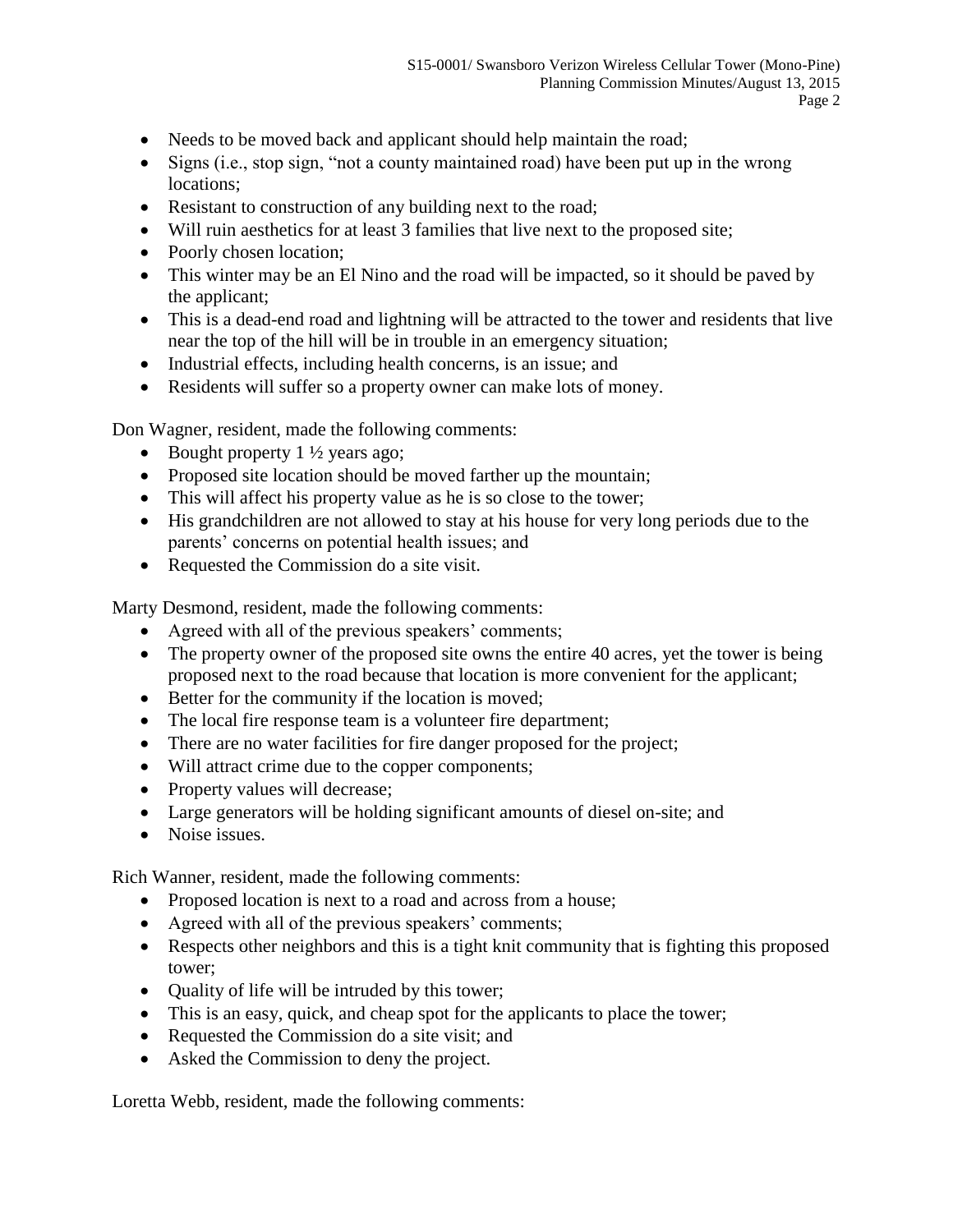- Not against progress but against the location of this project;
- Last year the neighborhood was evacuated due to the King Fire;
- Strangers would be using the private road;
- Voiced concern on potential fire dangers;
- This has caused extreme stress to her and she is now on prescription medication to help her cope; and
- Requested the Commission deny the project.

Kaiva Darrian, absentee property owner, distributed her statement and read it into the record. She also stated that they have created a road association.

Sue Taylor suggested continuing the item so the applicant could work with the neighbors on a new location for the tower.

Chair Stewart closed public comment.

Mr. Lobaugh made the following rebuttal comments:

- Applicant doesn't want to pose any undue stress to the neighbors;
- Met with many of the neighbors regarding the possibility of using their property for a proposed site and is surprised at their opposition now;
- Spoke on lightning concerns;
- Spoke on road issues;
- Stated they would repair any damages done to the road during the construction phase;
- Had explored the possibility of contributing to a road association but none existed;
- Maintenance tech would be using a pick-up truck during the occasional maintenance trips;
- Provided suggestions for noise mitigation and aesthetics;
- Spoke on the signs being a mitigation measures requirement by Transportation and would be required regardless of this proposed project; and
- Agreeable to continuing the item to review if the location could be moved back.

Lillian MacLeod explained the various reviews staff would be required to do if a new location was proposed.

Doug Picard, Verizon Radio Engineer, made the following comments:

- Verizon has provided benefits to the County and is interested in being a good neighbor;
- Some statements have been overblown due to emotions;
- Spoke on the process used to select a location and the search ring used for the area;
- Bald Mountain co-location project is currently in the works but it wouldn't be able to cover this area;
- Doesn't want to cause undue hardship to the neighbors; and
- Can move the tower back but it would have to be taller due to the topography and it still would need to be by power.